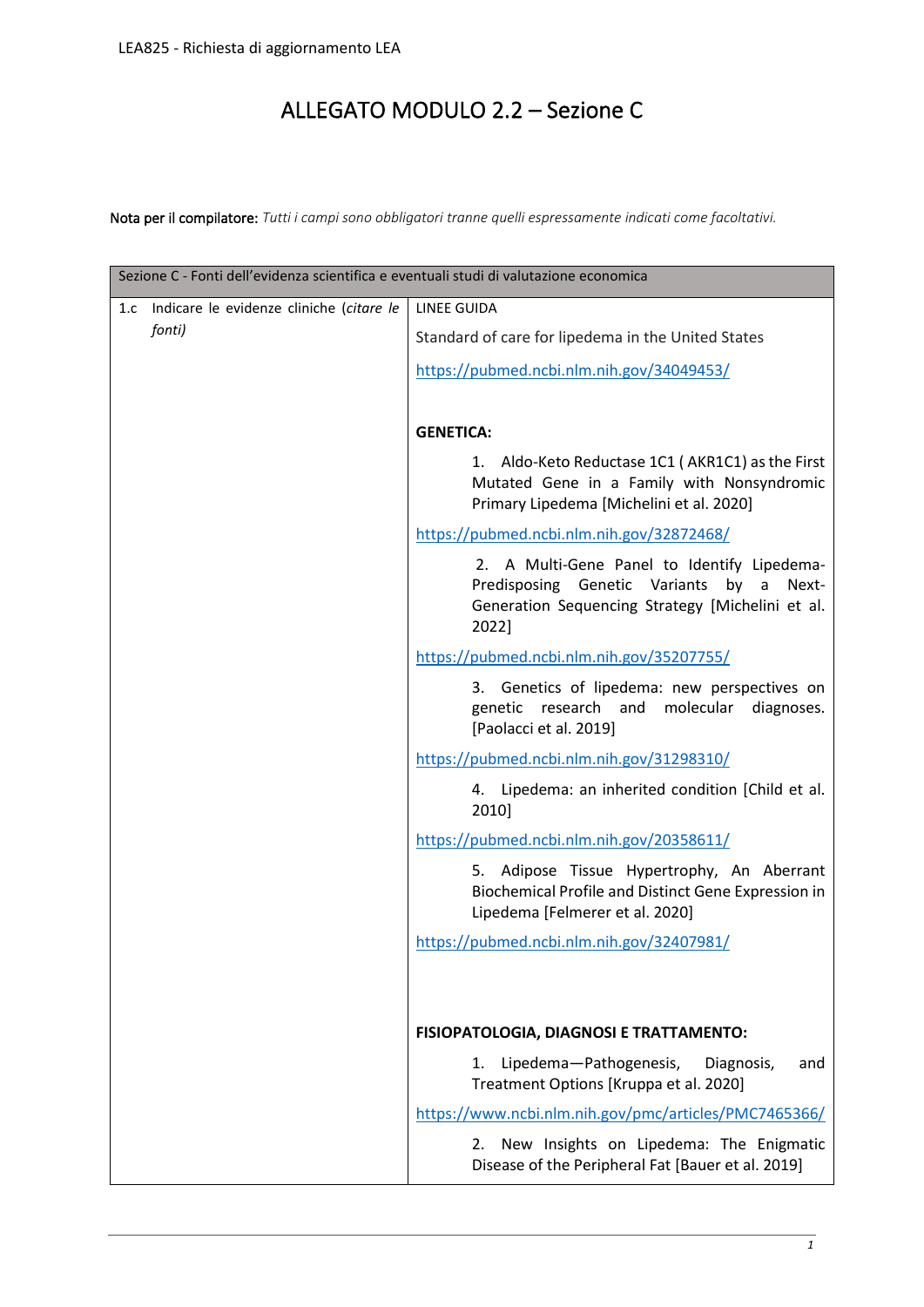| https://pubmed.ncbi.nlm.nih.gov/31764671/                                                                                                                                    |
|------------------------------------------------------------------------------------------------------------------------------------------------------------------------------|
| Lipedema: friend and foe [Herbst et al. 2018]<br>3.                                                                                                                          |
| https://pubmed.ncbi.nlm.nih.gov/29522416/                                                                                                                                    |
| Lipedema: A Call to Action! [Buso et al. 2019]<br>4.                                                                                                                         |
| https://pubmed.ncbi.nlm.nih.gov/31544340/                                                                                                                                    |
| lipedema-<br>5.<br>Cause<br>and<br>management of<br>associated pain [Wollina et al 2021]                                                                                     |
| https://pubmed.ncbi.nlm.nih.gov/33001552/                                                                                                                                    |
| Update in the management of lipedema.<br>6.<br>[Forner-Cordero 2021]                                                                                                         |
| https://pubmed.ncbi.nlm.nih.gov/33870676/                                                                                                                                    |
|                                                                                                                                                                              |
| Lipedema [Vyas et al. 2022]<br>7.                                                                                                                                            |
| https://www.ncbi.nlm.nih.gov/books/NBK573066/                                                                                                                                |
|                                                                                                                                                                              |
| <b>ISTOPATOLOGIA</b>                                                                                                                                                         |
| Key signaling networks are dysregulated in patients with<br>the adipose tissue disorder, lipedema [Ishaq et al. 2022]                                                        |
| https://pubmed.ncbi.nlm.nih.gov/34764426/                                                                                                                                    |
| Adipose Stem Cells from Lipedema and Control Adipose<br>Tissue Respond Differently to Adipogenic Stimulation In<br>Vitro [Bauer et al. 2019]                                 |
| https://pubmed.ncbi.nlm.nih.gov/31461015/                                                                                                                                    |
|                                                                                                                                                                              |
| IMPLICAZIONI ENDOCRINE E VASCOLARI                                                                                                                                           |
| Lipedema and the Potential Role of Estrogen in Excessive<br>Adipose Tissue Accumulation [Katzer et al. 2021]                                                                 |
| https://pubmed.ncbi.nlm.nih.gov/34769153/                                                                                                                                    |
| Dilated Blood and Lymphatic Microvessels, Angiogenesis,<br>Increased Macrophages, and Adipocyte Hypertrophy in<br>Lipedema Thigh Skin and Fat Tissue [Al-Ghadban et al 2019] |
| https://pubmed.ncbi.nlm.nih.gov/30949365/                                                                                                                                    |
| The MMP14-caveolin axis and its potential relevance for<br>lipoedema [Kruglikov et al. 2020]                                                                                 |
| https://pubmed.ncbi.nlm.nih.gov/32792644/                                                                                                                                    |
|                                                                                                                                                                              |
| LIPEDEMA MALATTIA RARA                                                                                                                                                       |
| Rare adipose disorders (RADs) masquerading as obesity<br>[Herbst 2012]                                                                                                       |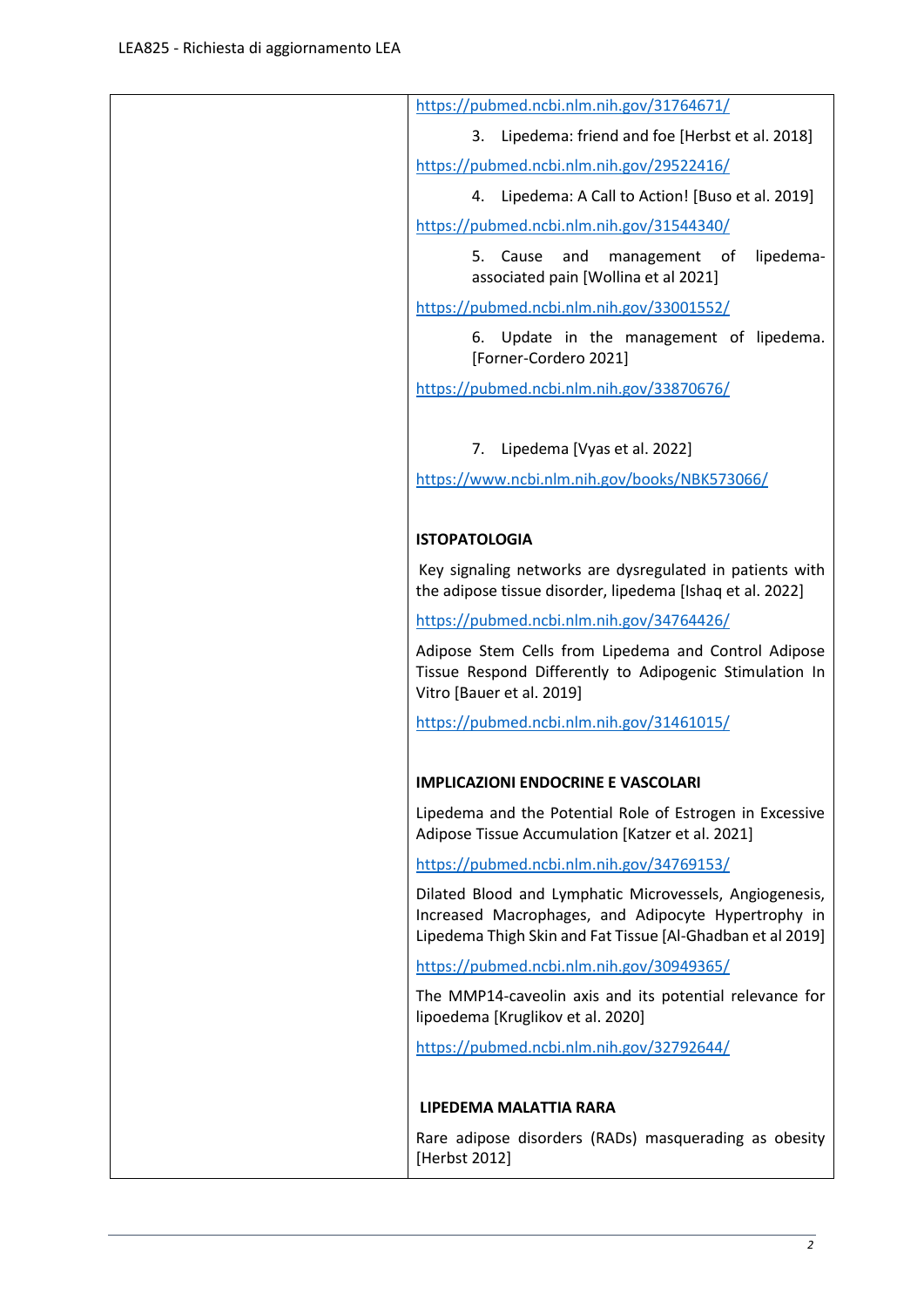|    | https://pubmed.ncbi.nlm.nih.gov/22301856/                                                                                                                                                                                            |
|----|--------------------------------------------------------------------------------------------------------------------------------------------------------------------------------------------------------------------------------------|
|    | Lipedema, a rare disease [Wook Shin er al. 2011]                                                                                                                                                                                     |
|    | https://pubmed.ncbi.nlm.nih.gov/22506222/                                                                                                                                                                                            |
|    | <b>DIAGNOSTICA STRUMENTALE</b>                                                                                                                                                                                                       |
| 1. | Ultrasound criteria for lipedema diagnosis<br>https://pubmed.ncbi.nlm.nih.gov/33853452/                                                                                                                                              |
| 2. | Non-contrast MR Lymphography of lipedema of the<br>lower extremities [Cellina et al. 2020]<br>https://pubmed.ncbi.nlm.nih.gov/32561380/                                                                                              |
| 3. | Lymphoscintigraphic findings in patients with<br>lipedema [Forner-Cordero 2018]<br>https://pubmed.ncbi.nlm.nih.gov/30166264/                                                                                                         |
| 4. | Characterizing Lower Extremity Lymphedema and<br>Lipedema with Cutaneous Ultrasonography and an<br>Objective Computer-Assisted Measurement of Dermal<br>Echogenicity [Iker et al. 2019]<br>https://pubmed.ncbi.nlm.nih.gov/30615553/ |
| 1. | <b>CHIRURGIA</b><br><b>DEL</b><br>LIPEDEMA<br>(LIPEDEMA<br><b>REDUCTION</b><br><b>SURGERY)</b><br>Liposuction for the Treatment of Lipedema: A Review<br>of Clinical Effectiveness and Guidelines [Peprah et al.                     |
|    | 2019]                                                                                                                                                                                                                                |
|    | https://pubmed.ncbi.nlm.nih.gov/31479212/                                                                                                                                                                                            |
| 2. | Prevention of Progression of Lipedema With<br>Liposuction Using Tumescent Local Anesthesia:<br>Results of an International Consensus Conference<br>[Sandhofer et al. 2020]                                                           |
|    | https://pubmed.ncbi.nlm.nih.gov/31356433/                                                                                                                                                                                            |
| 3. | Liposuction in the Treatment of Lipedema: A                                                                                                                                                                                          |
|    | Longitudinal Study [Dadras et al. 2017]                                                                                                                                                                                              |
|    | https://pubmed.ncbi.nlm.nih.gov/28728329/                                                                                                                                                                                            |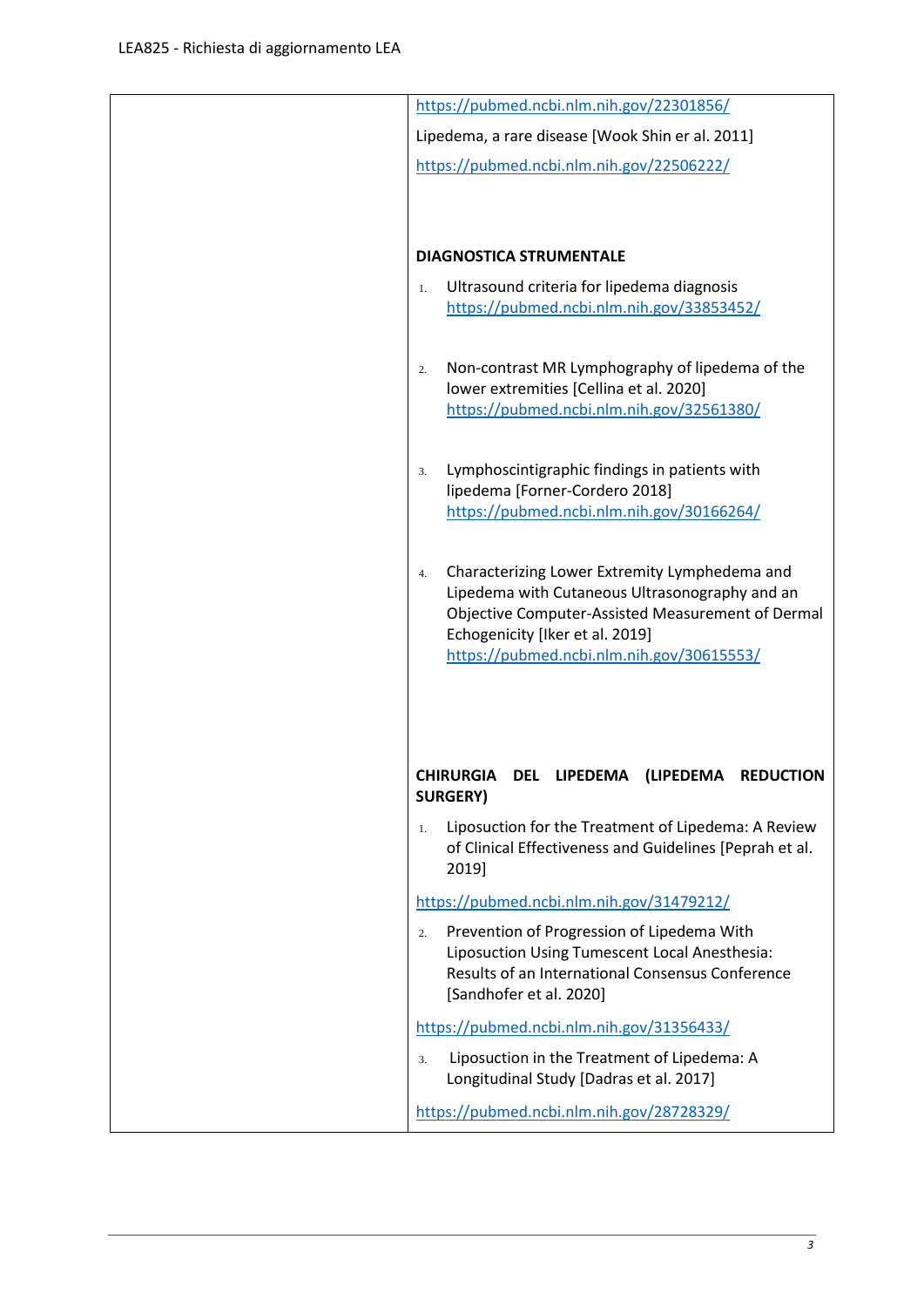| High Volume Liposuction in Tumescence Anesthesia<br>4.<br>in Lipedema Patients: A Retrospective Analysis<br>[Sandhofer et al. 2021]                                                                              |
|------------------------------------------------------------------------------------------------------------------------------------------------------------------------------------------------------------------|
| https://pubmed.ncbi.nlm.nih.gov/33683073/                                                                                                                                                                        |
| Water-jet-assisted liposuction for the treatment of<br>5.<br>lipedema: Standardized treatment protocol and<br>results of 63 patients [Witte et al. 2020]                                                         |
| https://pubmed.ncbi.nlm.nih.gov/32446570/                                                                                                                                                                        |
| Management of large volume liposuction in lipedema<br>6.<br>patients with von Willebrand disease: A systematic<br>review and treatment algorithm [Schmidt et al. 2021]                                           |
| https://pubmed.ncbi.nlm.nih.gov/33814418/                                                                                                                                                                        |
| Surgical treatment of Lipoedema [Ghods et al. 2018]<br>7.                                                                                                                                                        |
| https://pubmed.ncbi.nlm.nih.gov/30620978/                                                                                                                                                                        |
| Treatment of lipedema by low-volume micro-cannular<br>8.<br>liposuction in tumescent anesthesia: Results in 111<br>patients [Wollina et al 2019]                                                                 |
| https://pubmed.ncbi.nlm.nih.gov/30638291/                                                                                                                                                                        |
| <b>NUTRIZIONE e DIAGNOSI DIFFERENZIALE</b>                                                                                                                                                                       |
| Ketogenic diet as a potential intervention for<br>1.<br>lipedema [Keith et al. 2021]                                                                                                                             |
| https://pubmed.ncbi.nlm.nih.gov/33303304/                                                                                                                                                                        |
| 2. Persistent lipedema pain in patients after<br>bariatric surgery: a case series of 13 patients<br>[Cornely et al. 2022]                                                                                        |
| https://pubmed.ncbi.nlm.nih.gov/35144895/                                                                                                                                                                        |
| Lipoedema is not lymphoedema: A review of<br>3.<br>current literature [Shavit et al. 2018]                                                                                                                       |
| https://pubmed.ncbi.nlm.nih.gov/29956468/                                                                                                                                                                        |
|                                                                                                                                                                                                                  |
| <b>FISIOTERAPIA E RIABILITAZIONE</b>                                                                                                                                                                             |
| The Effects of Complete Decongestive Therapy<br>1.<br>or Intermittent Pneumatic Compression Therapy or<br>Exercise Only in the Treatment of Severe Lipedema:<br>A Randomized Controlled Trial [Atan et al. 2021] |
| https://pubmed.ncbi.nlm.nih.gov/33297826/                                                                                                                                                                        |
| Physiotherapy and rehabilitation applications<br>2.<br>in lipedema management: A literature review<br>[Esmer et al. 2020]                                                                                        |
| https://pubmed.ncbi.nlm.nih.gov/33190432/                                                                                                                                                                        |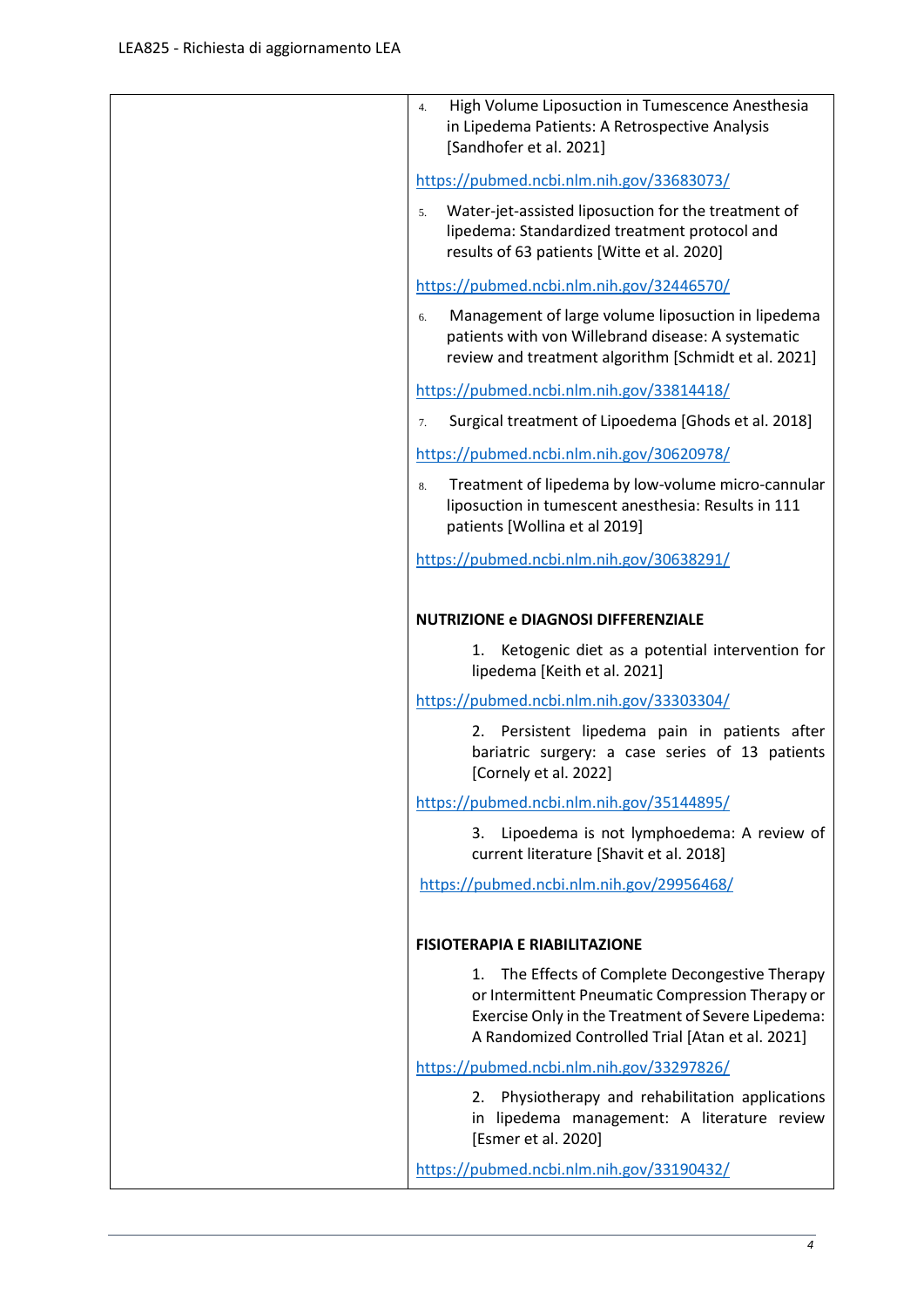|                                         | Physical Therapy in Women with Early Stage<br>3.<br>Lipedema: Potential Impact of Multimodal Manual<br>Therapy, Compression, Exercise, and Education<br>Interventions [Donahue et al. 2021]   |
|-----------------------------------------|-----------------------------------------------------------------------------------------------------------------------------------------------------------------------------------------------|
|                                         | https://pubmed.ncbi.nlm.nih.gov/34748408/                                                                                                                                                     |
|                                         | 4. Reducing Circumference and Volume in Upper<br>Extremity Lipedema: The Role of Complex<br>Decongestive Physiotherapy [Volkan-Yazici et al.<br>2022]                                         |
|                                         | https://pubmed.ncbi.nlm.nih.gov/33798399/                                                                                                                                                     |
|                                         | 5. Pilot study: whole body manual subcutaneous<br>adipose tissue (SAT) therapy improved pain and<br>SAT structure in women with lipedema [Herbst et<br>al. 2017]                              |
|                                         | https://pubmed.ncbi.nlm.nih.gov/28930626/                                                                                                                                                     |
|                                         |                                                                                                                                                                                               |
|                                         | <b>MENTAL HEALTH E QUALITY OF LIFE</b>                                                                                                                                                        |
|                                         | 1. The effect of lipedema on health-related<br>quality of life and psychological status: a narrative<br>review of the literature [Alwardat et al 2020]                                        |
|                                         | https://pubmed.ncbi.nlm.nih.gov/31062201/                                                                                                                                                     |
|                                         | 2. Depression and appearance-related distress in<br>functioning with lipedema [Dudek et al. 2018]                                                                                             |
|                                         | https://pubmed.ncbi.nlm.nih.gov/29614880/                                                                                                                                                     |
| 2.c Quali sono gli outcomes principali? | Con il trattamento chirurgico si attende un incremento della<br>qualità di vita in 84% dei pazienti e una riduzione del dolore nel<br>86% dei pazienti.                                       |
|                                         | Si veda in proposito:                                                                                                                                                                         |
|                                         | Survey Outcomes of Lipedema Reduction Surgery in the United<br>States [Herbst et al. 2021]                                                                                                    |
|                                         | https://pubmed.ncbi.nlm.nih.gov/33912372/                                                                                                                                                     |
|                                         | Improvements in patients with lipedema 4, 8 and 12 years after<br>liposuction<br>[Baumgartner<br>2021]<br>et<br>al.<br>https://pubmed.ncbi.nlm.nih.gov/32847472/                              |
|                                         | A 10-Year Retrospective before-and-after Study of Lipedema<br>Lipedema-Associated<br>Patient-Reported<br>Surgery:<br>Symptom<br>Improvement after Multistage Liposuction [Kruppa et al. 2022] |
|                                         | https://pubmed.ncbi.nlm.nih.gov/35089257/                                                                                                                                                     |
|                                         |                                                                                                                                                                                               |